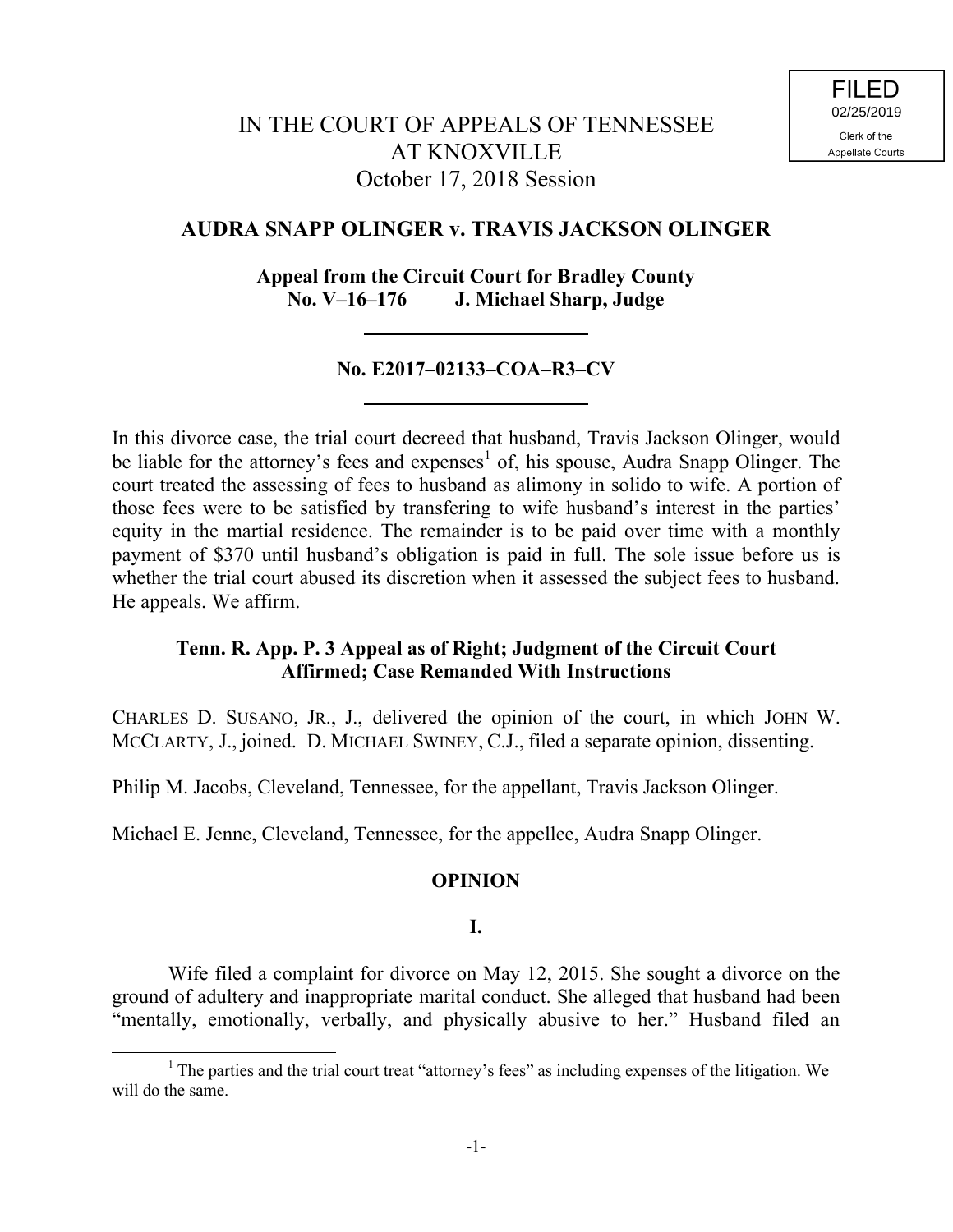answer on April 12, 2016. He denied wife's allegations. This case was hotly contested over five days. Husband sought, unsuccessfully, to prevent wife from being designated primary residential parent of the parties' child.

As the trial date in February 2017 was approaching, depositions of the parties took place. Soon thereafter, husband agreed to a stipulation acknowledging that wife was entitled to a divorce on the grounds of adultery and the other conduct previously alluded to in wife's complaint.

Ultimately, wife was granted a divorce and designated as the primary residential parent. Husband's time with his daughter was greatly restricted. The trial court found that huband had not been truthful with the court regarding his consuption of alcohol. The court awarded wife child support and divided the parties' property, including the marital residence. Each party was granted half interest in the equity in the martial residence, being \$22,622 to each party.

#### **II.**

The trial court's judgment with respect to wife's fees addressed the subject as follows:

> The court specifically finds that Mrs. Olinger lacks sufficient funds to pay her own legal expenses, and the only way she has been able to hire and pay for her attorney is through the generosity of her mother and father. The court finds she is not being awarded substantial funds of liquid assets, and the court finds that she is not being awarded sufficient assets to pay her legal fees, based upon the court's holding as it relates to the distribution of the parties' marital estate.

> > \* \* \*

Judgment is entered in favor of Wife and against Husband in the amount of \$53,124.86 as related to Wife's attorney['s] fees. Husband's equity in the marital residence in the amount of \$22,622.70 shall be credited toward this Judgment leaving a balance of \$30,502.16. Husband shall make payments toward this Judgment on or before the 10th day of each month in the amount of [\$370.00] per month, and said Judgment shall accrue interest at the rate of 5.5% per annum pursuant to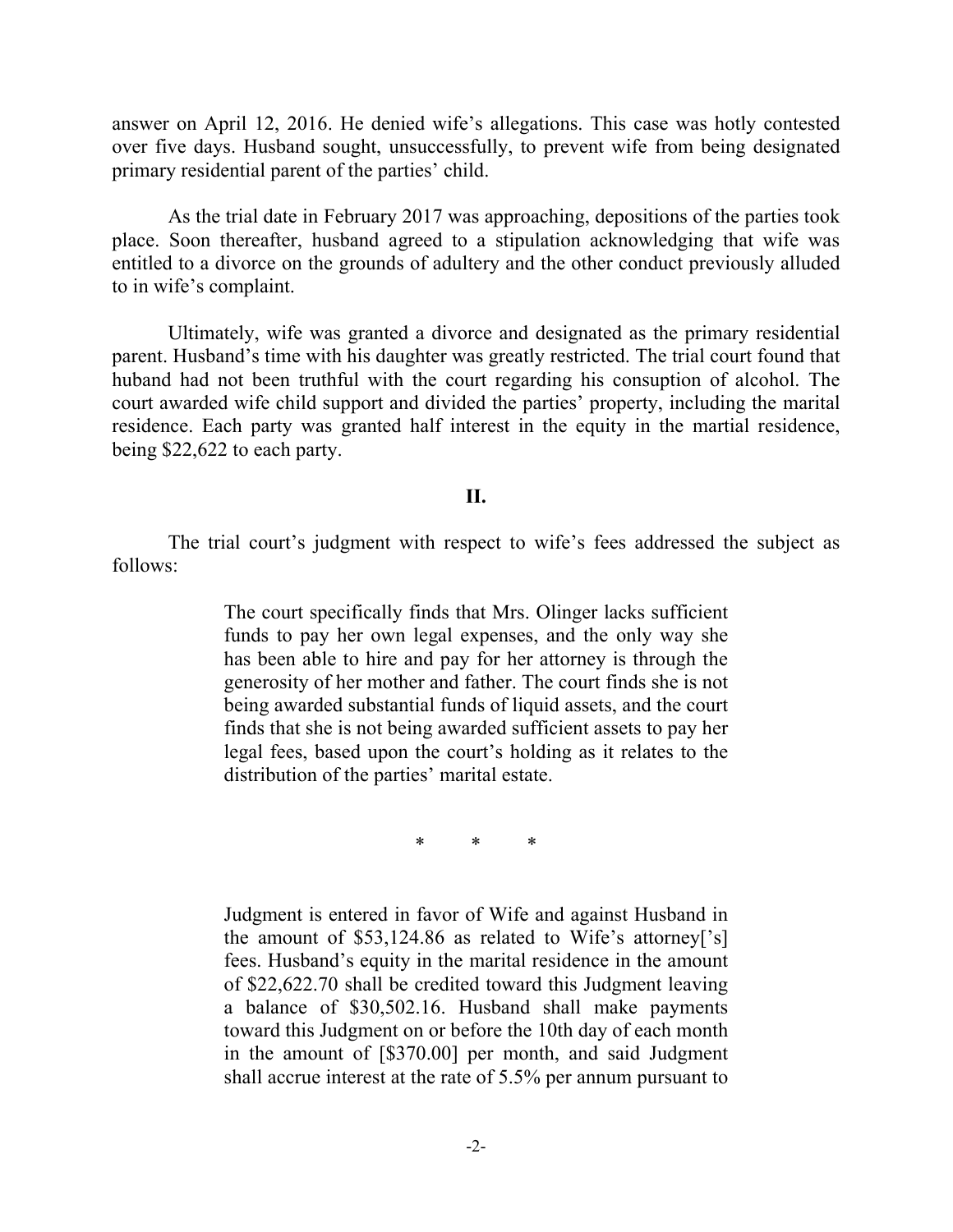the Tennessee Commissioner of Financial Institutions Formula on the unpaid balance until paid in full.

(Paragraph numbering omitted.)

### **III.**

The facts of this case implicate certain statutory provisions:

Tenn. Code Ann. § 36-5-121(d)(5):

Alimony in solido may be awarded in lieu of or in addition to any other alimony award, in order to provide support, including attorney fees, where appropriate.

Tenn. Code Ann. § 36-5-121(h)(1):

Alimony in solido, also known as lump sum alimony, is a form of long term support, the total amount of which is calculable on the date the decree is entered, but which is not designated as transitional alimony. Alimony in solido may be paid in installments; provided, that the payments are ordered over a definite period of time and the sum of the alimony to be paid is ascertainable when awarded. The purpose of this form of alimony is to provide financial support to a spouse. In addition, alimony in solido may include attorney fees, where appropriate.

The Supreme Court has held "[t]he decision whether to award attorney['s] fees is within the *sound discretion* of the Court." *Gonsewski*, 350 S.W.3d at 113 (emphasis added) (citing *Crabtree*,16 S.W.3d at 361; *Kincaid v. Kincaid*, 912 S.W.2d 140, 144 (Tenn. Ct. App. 1995)). An award of attorney['s] fees is appropriate "when the spouse seeking them lacks sufficient funds to pay his or her own legal expenses, or the spouse would be required to deplete his or her own resources to pay them." *Gonsewski*, 350 S.W.3d at 113 (citing *Houghland v. Houghland*, 844 S.W.2d 619, 623 (Tenn. Ct. App. 1992; *Harwell v. Harwell*, 612 S.W.2d 182, 185 (Tenn. Ct. App. 1980)).

"As with any alimony award, in deciding whether to award attorney fees as alimony *in solido*, the trial [c]ourt should consider the factors enumerated in Tennessee Code Annotated Section 36-5-121(i)." *Gonsewski*, 350 S.W.3d at 113.

Our standard of review in this case compels us to determine whether the trial court abused its discretion: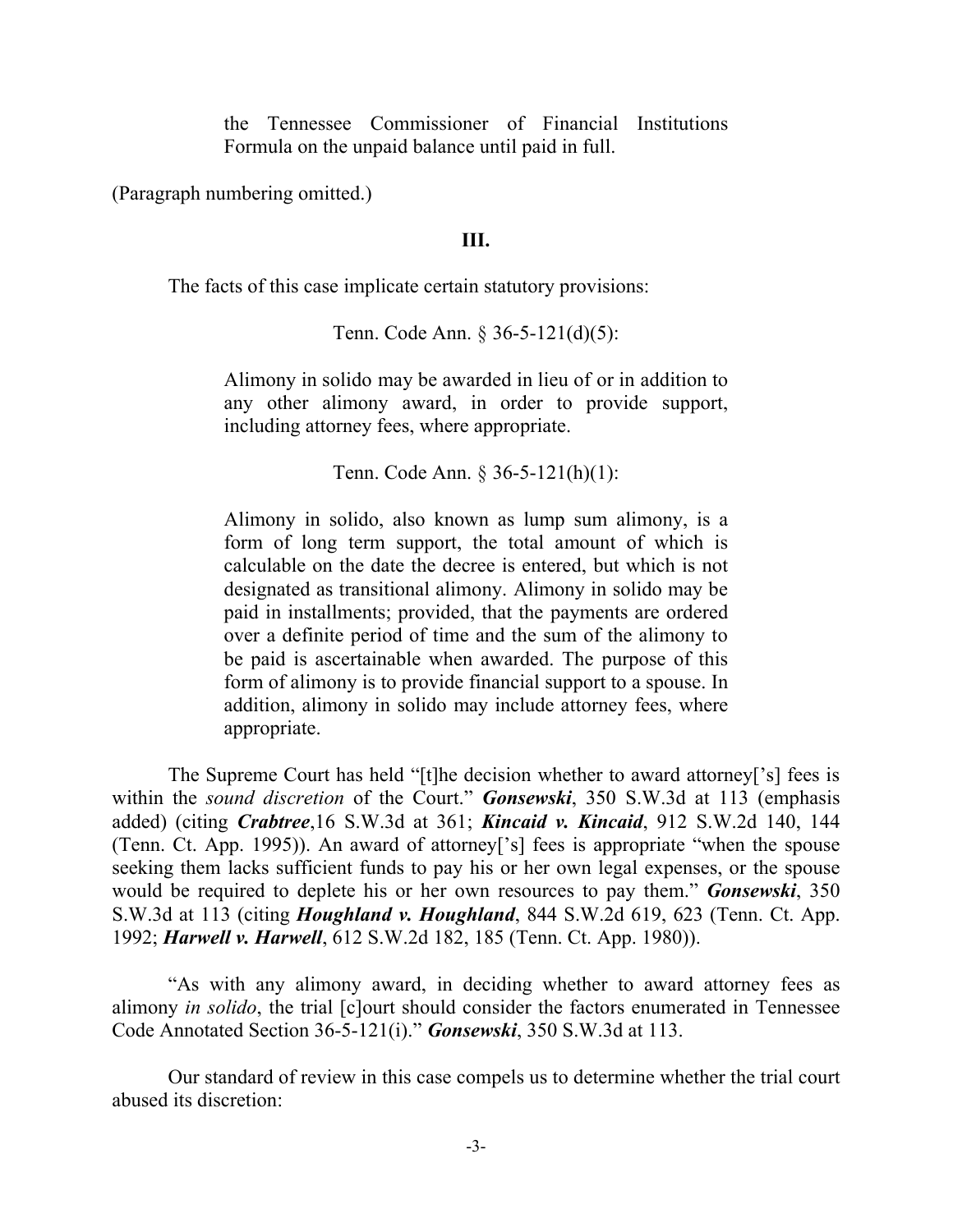For well over a century, Tennessee law has recognized that trial courts should be accorded wide discretion in determining matters of spousal support. This well-established principle still holds true today, with this Court repeatedly and recently observing that trial courts have broad discretion to determine whether spousal support is needed and, if so, the nature, amount, and duration of the award. Equally well-established is the proposition that a trial court's decision regarding spousal support is factually driven [] and involves the careful balancing of many factors. As a result, "[a]ppellate courts are generally disinclined to second-guess a trial judge's spousal support decision." Rather, "[t]he role of an appellate court in reviewing an award of spousal support is to determine whether the trial court applied the correct legal standard and reached a decision that is not clearly unreasonable." Appellate courts decline to second-guess a trial court's decision absent an abuse of discretion. An abuse of discretion occurs when the trial court causes an injustice by applying an incorrect legal standard, reaches an illogical result, resolves the case on a clearly erroneous assessment of the evidence, or relies on reasoning that causes an injustice. This standard does not permit an appellate court to substitute its judgment for that of the trial court, but " 'reflects an awareness that the decision being reviewed involved a choice among several acceptable alternatives,' and thus 'envisions a less rigorous review of the lower court's decision and a decreased likelihood that the decision will be reversed on appeal.' " Consequently, when reviewing a discretionary decision by the trial court, such as an alimony determination, the appellate court should presume that the decision is correct and should review the evidence in the light most favorable to the decision.

*Gonsewski v. Gonsewski*, 350 S.W.3d 99, 105–06 (Tenn. 2011) (internal citations and footnote omitted).

#### **IV.**

The cases are legion holding that the need of the requesting spouse and the ability of the other to pay are the most important factors. *See, e.g. Burlew v. Burlew*, 40 S.W.3d 465, 470 (Tenn. 2001). The trial court held that wife did not have the resources to pay her attorney's fees. The evidence does not preponderate against that finding. On the other hand, husband's testimony, without more, demonstrates that husband had the resources to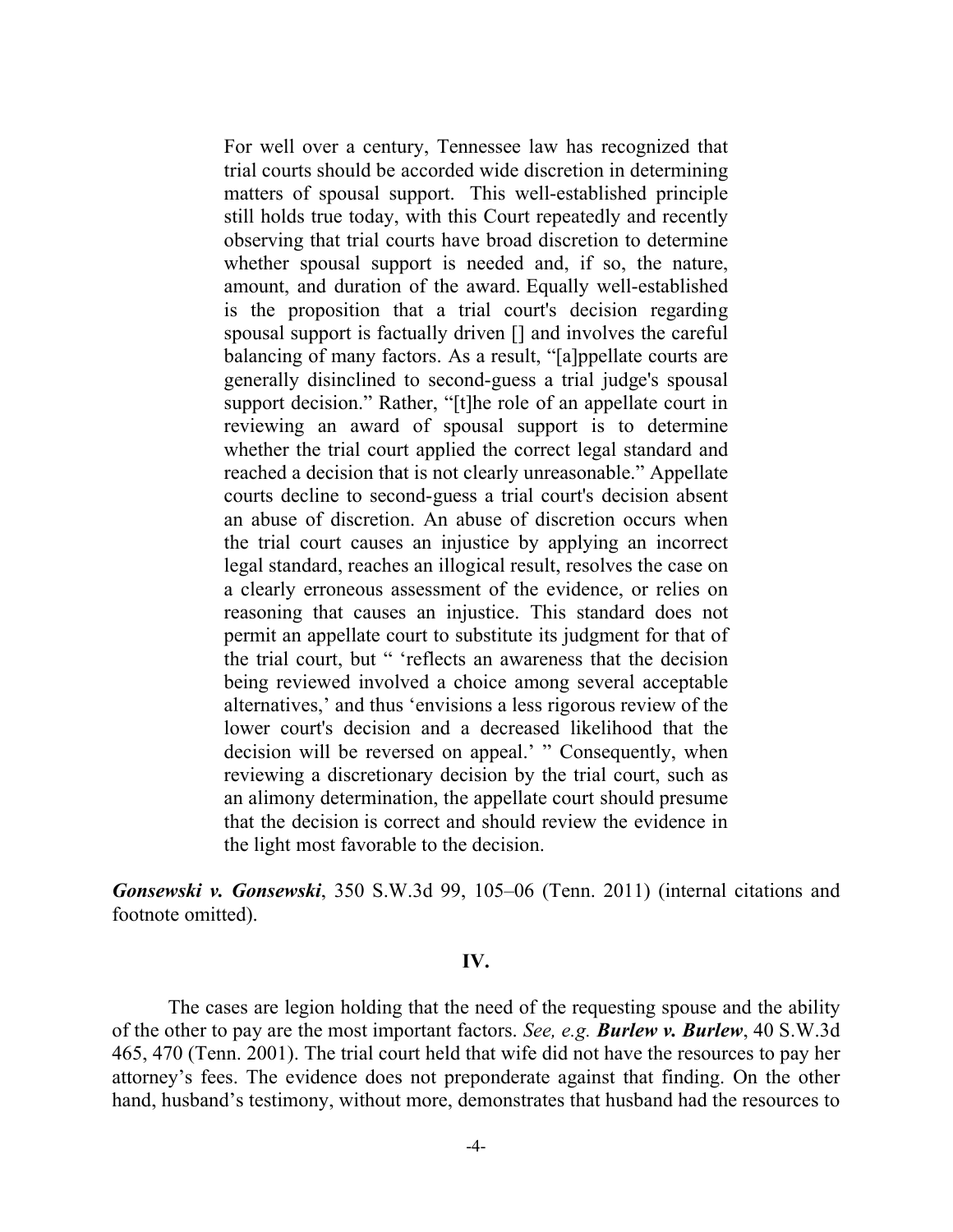pay the modest amount of \$370 per month. The evidence does not preponderate against the trial court's findings of wife's need and husband's ability to pay.

While some of the factors in Tenn. Code Ann.  $\S 36-5-121(i)(1)-(12)$  are either not implicated by the facts of this case or do not favor one party over the other, two of the factors stand out and are overwhelmingly in favor of wife. Those factors are (1) contributions to the marriage and (2) one-hundred percent fault of husband in the demise of the marriage. As taken verbatim from wife's brief, the following findings of the trial court are fully supported by the evidence in this case:

> This factor [of contributions to the marriage] overwhelmingly supports awarding Wife her attorney fees and litigation expenses. The Court made several specific findings as related to this factor. [] The trial Court found Wife has been the more financially and economically responsible party. [] Wife's income has remained steady throughout the marriage, and in contrast, Husband has changed jobs numerous times during the course of the marriage, and his income until the last 3 years has been far less stead due to Husband changing jobs. [] The Court also found that Wife made far greater financial contributions to the marriage, as well as intangible contributions to the marriage, in part due to Husband's excessive alcohol consumption and his extramarital affairs. [] The Court further found that Wife's parents have made financial contributions to the marriage in excess of \$130,000.00, and both parties have benefitted from these financial contributions such as groceries, cell phone bills, and Husband's horse related activities. [] Finally, the Court that  $[(\text{sic})]$  but for the significant financial contributions from Wife's parents, it is highly unlikely that the parties would have been able to survive financially, and it is highly likely that the parties would have been forced into bankruptcy.

### (Citations omitted.)

There is no evidence in the record that would suggest wife was in any way at fault in the demise of the marriage. Husband finally stipulated to his fault and there was an overwhelming amount of testimony supporting his sole role with respect to the end of this marriage. The dissent is wrong in saying that wife is simply trying to punish husband. Nothing could be further from the truth. Husband's adulterous affairs, his abuse of alcoholic beverages, and his psychological and physical abuse are certainly relevant to our task in this case. As a practical matter, had husband not "strayed," there would